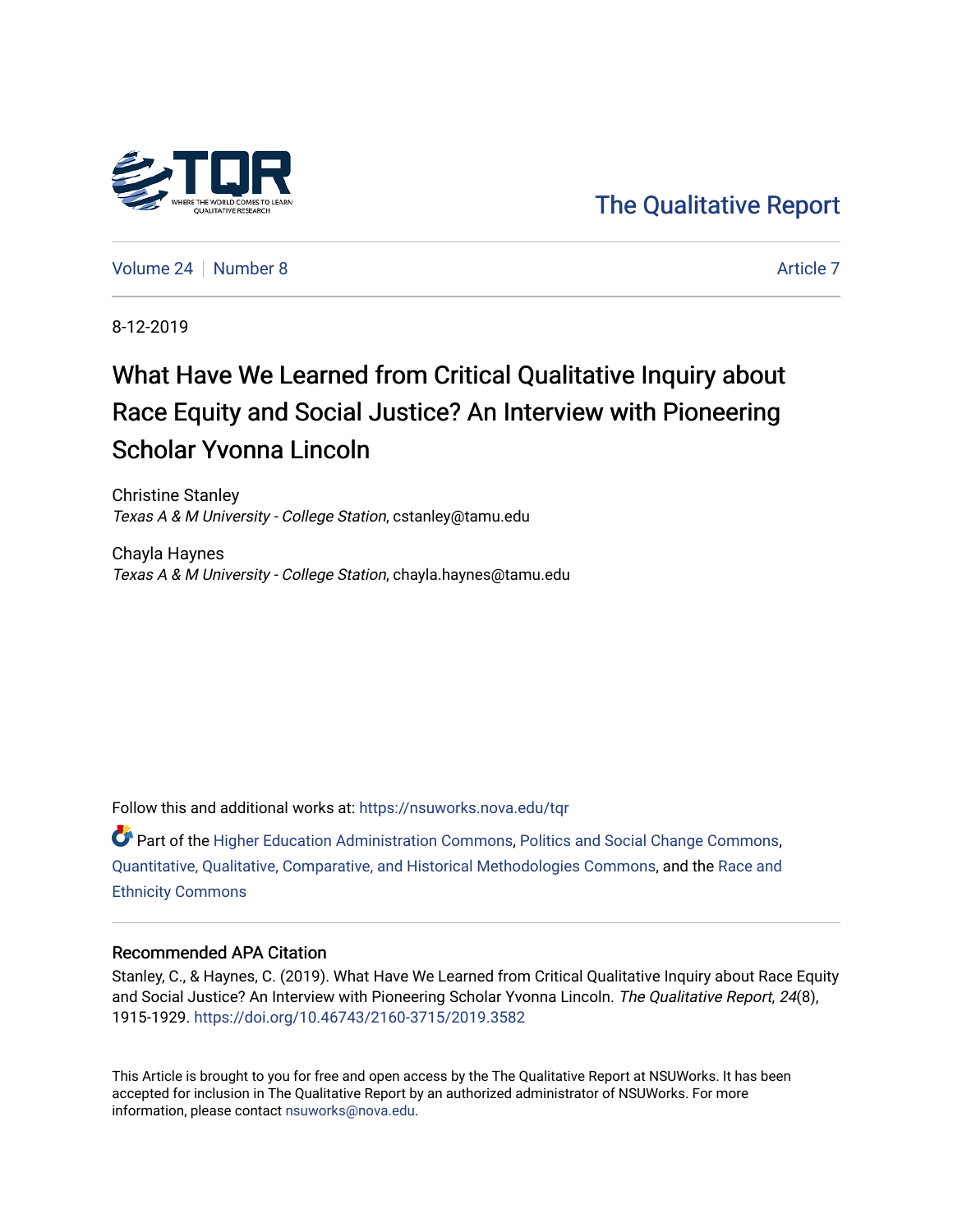

# What Have We Learned from Critical Qualitative Inquiry about Race Equity and Social Justice? An Interview with Pioneering Scholar Yvonna Lincoln

# Abstract

In this article, two Black women scholars in higher education share a conversation with our distinguished senior colleague, Yvonna Lincoln, a pioneering scholar of qualitative research methodology about what we have learned from her, and more specifically, how this research paradigm has been used to advance racial equity and social justice in higher education. The readers will learn, through her lens, about issues that emerged over the years and what she envisions for the future of higher education and qualitative research. This article presents implications for higher education, including faculty, students, and administrators working in higher education institutions.

# Keywords

Qualitative Inquiry, Yvonna Lincoln, Racial Equity, Social Justice, Higher Education

# Creative Commons License



This work is licensed under a [Creative Commons Attribution-Noncommercial-Share Alike 4.0 International](https://creativecommons.org/licenses/by-nc-sa/4.0/)  [License](https://creativecommons.org/licenses/by-nc-sa/4.0/).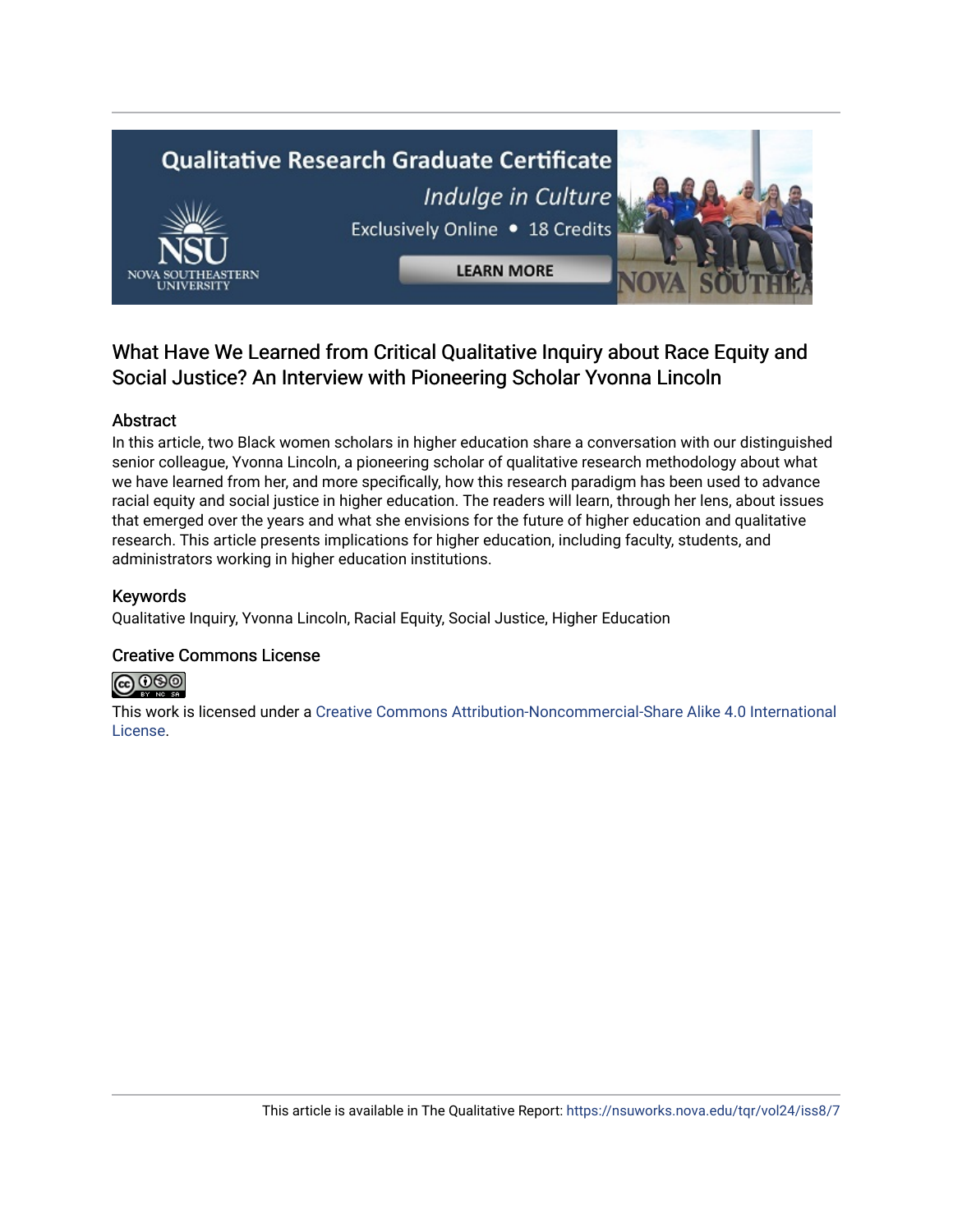

# **What Have We Learned from Critical Qualitative Inquiry about Race Equity and Social Justice? An Interview with Pioneering Scholar Yvonna Lincoln**

Christine A. Stanley and Chayla Haynes Texas A&M University, College Station, Texas, USA

*In this article, two Black women scholars in higher education share a conversation with our distinguished senior colleague, Yvonna Lincoln, a pioneering scholar of qualitative research methodology about what we have learned from her, and more specifically, how this research paradigm has been used to advance racial equity and social justice in higher education. The readers will learn, through her lens, about issues that emerged over the years and what she envisions for the future of higher education and qualitative research. This article presents implications for higher education, including faculty, students, and administrators working in higher education institutions. Keywords: Qualitative Inquiry, Yvonna Lincoln, Racial Equity, Social Justice, Higher Education*

*"I have come to believe over and over again that what is most important to me must be spoken, made verbal and shared, even at the risk of having it bruised or misunderstood."*

–**Audre Lorde**, The Transformation of Silence into Language and Action, *Sister Outsider*, 1977

# **Introduction**

Qualitative research, known as a broad paradigm of inquiry employed in many different academic disciplines including the social and natural sciences for generating data, is often synonymous with Yvonna Lincoln, a pioneering scholar known globally for changing the course of understanding qualitative inquiry in higher education and beyond. Books such as *Effective Evaluation: Improving the Usefulness of Evaluation Results through Responsive and Naturalistic Approaches* (Guba & Lincoln, 1981), *Naturalistic Inquiry* (Lincoln & Guba, 1985), *Fourth Generation Evaluation* (Guba & Lincoln, 1989), *The Landscape of Qualitative Research* (Denzin & Lincoln, 2008a), *Strategies of Qualitative Inquiry* (Denzin & Lincoln, 2008b), *The Sage Handbook of Qualitative Research* (Denzin & Lincoln, 2011), and *The Constructivist Credo* (Lincoln & Guba, 2013), are some of her most highly cited publications. Over the years, these publications have not only been used by faculty to train future qualitative researchers, but also by scholars, practitioners and educational leaders globally. Many people continue to utilize Yvonna Lincoln's scholarship to conduct groundbreaking qualitative research.

Several scholars have offered scholarly critiques and critical insights into qualitative research over the years, on topics including intersectionality (e.g., Bowleg, 2008; Christensen & Jensen, 2012; DeCuir & Dixson, 2004; Few, Stephens, & Rouse-Arnett, 2003; Olesen, 2011; Parker & Lynn, 2002) and its evolution, methods, uses, data analyses, and paradigms. Additionally, there have been an increasing number of journal outlets for publishing qualitative scholarly and creative works (e.g., Gill, 2014; Schwartzman, 1993; Stake, 1995). However, considering the proliferation of studies, critiques, and insights, few of them present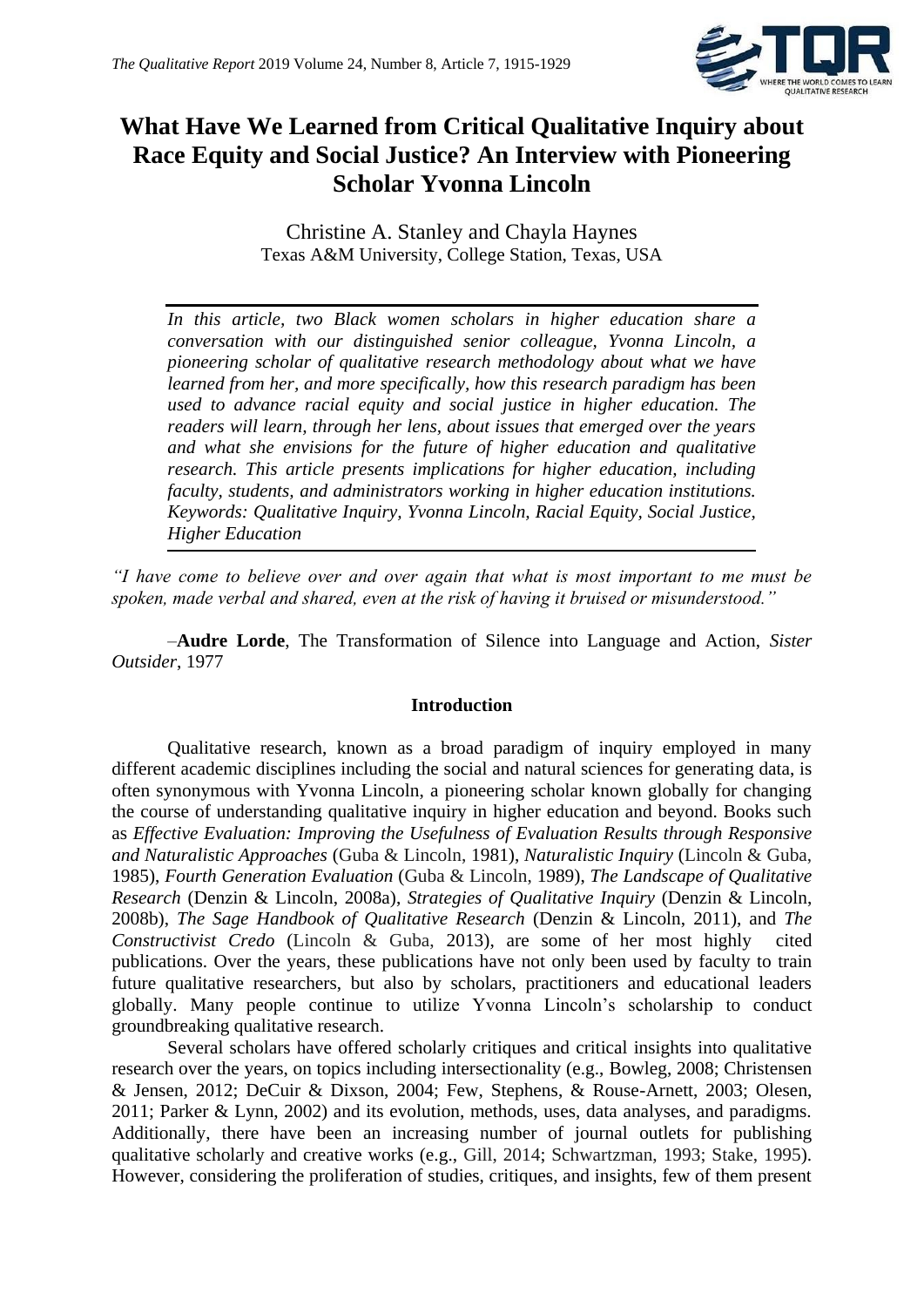an evaluation of qualitative research using source data from a pioneer in the field. We will learn through Yvonna Lincoln's unique lens, about issues that emerged over the years related to qualitative research, and what she envisions as potential research areas that could be better interrogated using qualitative methods, pertaining to race equity and social justice in higher education. This article also shares implications for higher education research, including faculty, students, and administrators working in higher education institutions.

#### **Methods**

We are two Black women scholars (one full professor and the other an assistant professor) in the same higher education administration program and department as Yvonna Lincoln. It is in that capacity we have formed a mentoring relationship with Dr. Lincoln built on trust, open communication, and collegiality, conditions which made this scholarly endeavor possible. While our proximity to Dr. Lincoln played a role in our project's research design, our approach to interpretation of the data collected is largely informed by our lived experiences and research expertise. As the scholars leading this project, our areas of combined research expertise include faculty development, diversity and inclusion in teaching and learning, intersectionality scholarship, and critical qualitative research. We have used qualitative research to examine a variety of issues in higher education through the lens of how faculty develop over the course of their careers, the experiences of marginalized faculty on predominantly White research university campuses (Stanley, 2007; Stanley, 2006b), Black women in higher education (Haynes, Allen, & Stewart, 2016), and racial implications of faculty work (Joseph, Haynes, & Cobb, 2016; Tuitt, Haynes, & Stewart, 2016).

Moreover, we are Black women scholars who conduct qualitative research in a sociopolitical context that is currently rife with anti-Blackness and racist nationalism. As such, this project was inspired by our desire to know more about how qualitative research could be better utilized to promote racial equity and social justice in higher education and beyond (Morning, 2008). Our colleague, who is a White woman and a distinguished professor of higher education at Texas A&M University, will retire soon. We thought it would be a formidable opportunity to engage Yvonna Lincoln, pioneering scholar, in this important dialogue; thus, capturing her insights for future generations of qualitative researchers.

We utilized a semi-structured interview protocol (Lincoln & Guba, 1985), and used five questions to help guide us through the interview process. This allowed us to maintain structure during the interview, but also provided us with the ability and flexibility to probe Yvonna Lincoln for additional details to fully capture her thoughts, feelings, and opinions. The five interview questions were: (1) What led you to qualitative inquiry as a paradigm, and to what research paradigms do you most ascribe? (2) While pioneering this work, how have scholars used qualitative research to explore issues of race and social justice? (3) Have there been any methodological innovations that were borne out of research about race and/or social justice? (4) What would you like to see scholars (within education and other academic disciplines) do better, in our use of critical qualitative research to explore issues of race and social justice? And, (5) what research questions or topics are not being addressed for the next generation of researchers interested in using qualitative research to address issues of racial equity and social justice in education?

The interview lasted for one hour and thirty-six minutes and was audiotaped. In addition, we took notes, probed for clarification when necessary, and dialogued with her throughout the interview. At the conclusion of the interview, transcripts were then generated and shared with Dr. Lincoln for respondent validation in order to improve accuracy, credibility, validity, and applicability (Lincoln & Guba, 1985). Next, we (Christine and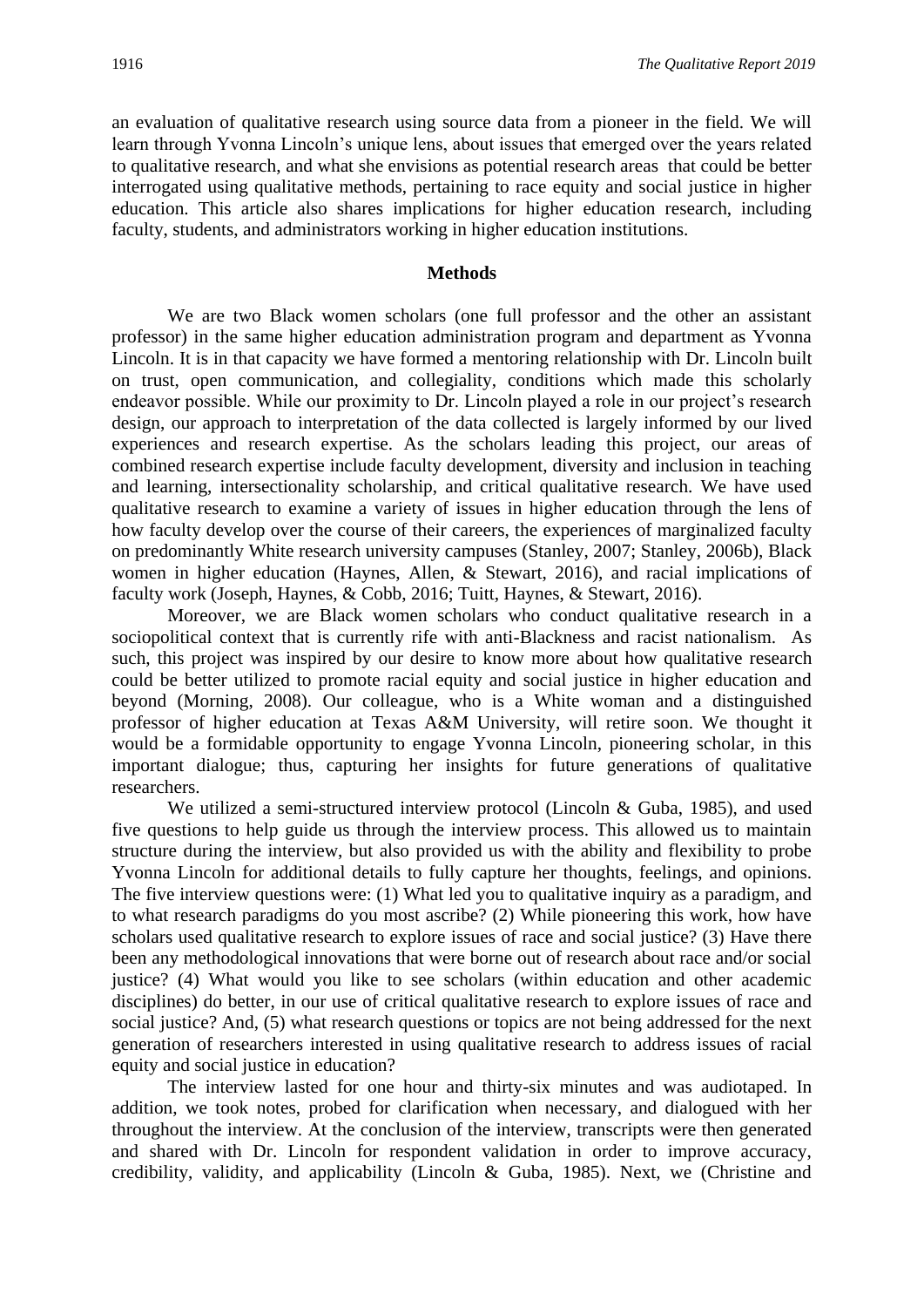Chayla) read the interview transcript individually. We later came together to discuss what we read, which lead to the identification of key themes and implications. We consciously decided to include large portions of our interview with Dr. Lincoln in the reporting of our findings because virtually no critique of qualitative research exists documenting the perspective of one of the field's pioneers. What follows are the findings from our conversation, and responses and insights into the five guiding interview questions.

#### **Findings: Question 1**

*What led you to qualitative inquiry as a paradigm, and to what research paradigms do you most ascribe?*

**Lincoln:** What led me to qualitative inquiry were two things, and they just sort of fit together. One was a teacher that I had who was working with Bob Stake. His name was Bob Wolf, and he was talking about something he called naturalistic inquiry. The other thing was I had two degrees in history. So, it was quite comfortable to me to think about qualitative research more explicitly as a methodology. Historians are always evaluating documents, physical evidence, sometimes eyewitness testimony. Those are all qualitative methods. When he started talking about it, it made perfectly good sense to me. I got very interested. And as a matter of fact, the first book that Egon Guba and I wrote, *Effective Evaluation*, we asked Bob Wolf to be involved in writing it. Long before Egon and Bob ever met, Egon had already given a paper called, *Toward A-Experimental Inquiry*. Egon was already moving in that direction too. I was Egon's research assistant and worked for him and David Clark who was in the higher education program. That is how I got interested; it was virtually everybody around me being interested in and talking about it. I was one of the two or three graduate assistants that Egon invited to go to the May  $12<sup>th</sup>$  meetings. And so, I would go with this little group of evaluators.

Every one of them at some time or another had been involved in the evaluation of the National Science Foundation curriculum projects—the big curriculum projects that followed on Sputnik. I sat with that group for four years during graduate school. And they started talking about, what if you did not confine yourself to just experimental methods? What would you do? And so, it was an idea whose time was coming. And I was lucky that I got in on the crest of the wave. Bob Stake (1995), Bob Wolf, and Egon Guba listened to us when we gave talks at the May  $12^{th}$  Group. Eventually, the May  $12^{th}$  Group morphed into a larger group called the Evaluation Network. And then some 10 or 12 years later, the Evaluation Network merged with the Evaluation Research Society to become the American Evaluation Association. At some point in time, I became president of that organization. A lot of people started working on qualitative or interpretive, historic, constructivist or naturalistic forms of evaluation. So that is sort of the genesis of not only my interest in the ideas, but the way that people around me kept feeding me ideas and asking questions that led to the second book, *Naturalistic Inquiry* in 1985.

**Haynes:** When you think about the dates, does it feel like it has been a long time?

**Lincoln:** It does not feel like it has been super long to me. I gave a talk at AERA, an invited address, and I stole a line from the Grateful Dead, I think—what a long, strange trip it has been, because it has been a long, strange trip. But it has only been a long, strange trip when I start thinking about how many years it has been. But it seems like it was really just a couple of years ago instead of 30 years since that book came out. That is 1985, 1995, 2005, and 2015-32 years. Google Scholar lists *Naturalistic Inquiry* 56th on their top 100 most cited publications, as well as in the top 10 of the most cited social science methodology books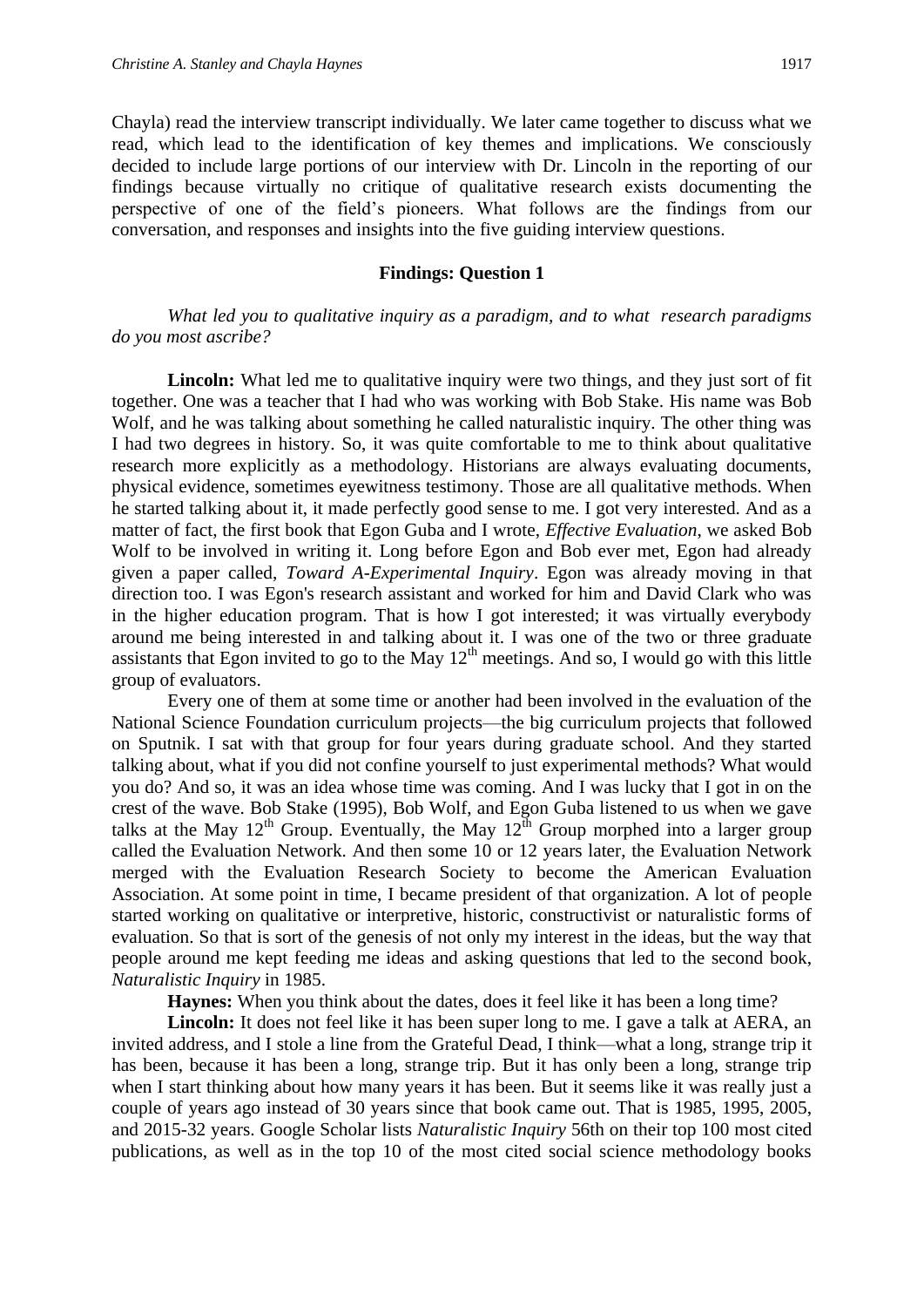(Green, 2016). According to Google Scholar, *Naturalistic Inquiry* has been cited 40,553 times (Green, 2016). How wild is that?

#### **Findings: Question 2**

*While pioneering this work, how have scholars used qualitative research to explore issues of race and social justice?*

Lincoln: That is an interesting question because race and ethnic studies scholars have often criticized *Naturalistic Inquiry*. There is a whole issue of the *International Journal of Qualitative Studies in Education (OSE)* that is a very thoughtful critique of critical race theory and qualitative research (see Parker, Deyhle, Villenas, & Crosland Nebeker, 2010). I disagree not only with many of the race and ethnic studies scholars, but with most of the feminists, border theorists, hybridity theorists, queer theorists, embodiment theorists, and post-colonialists.

I think much of constructivist work is amenable to having a critical perspective. There is nothing that prevents a constructivist from adopting a critical perspective. Most of these lenses, whether it is race and ethnic studies or feminist work or queer theory or children's theory, they are all critical. They are all critical in the sense that the whole point is to criticize some aspect of policy, law, treatment, and/or oppression. I do not think that you can beat up constructivist inquiry because you say it does not fit with race and ethnic studies—when race and ethnic studies is critical constructivist work. But I would not do away with qualitative work because I think quantitative work tells us what, qualitative work tells us why.

**Haynes:** I share with graduate students all the time to use the methodology to answer questions about what you are seeking to understand.

Lincoln: At first, people were so engaged with naturalistic inquiry that they did not really bring these various lenses or perspectives or critical analytics to bear on it. They certainly have now, over the years. I think it is useful. It has certainly helped refine my way of thinking about things. And most of the criticism I think has been offered in a pretty helpful way, even when it is very trenchant criticism. It really has helped a lot of people think more carefully about what to support and what to change your mind on, that sort of thing.

**Haynes:** How have perspectives about studying race and social justice in qualitative research evolved? What examples have you seen over the years, while mentoring doctoral students?

Lincoln: Well, I would not say social justice so much until the last few years when we really started to think about that. But, certainly in terms of what I would call a much broader unit, which is policy. I co-chaired a dissertation at Kansas for a graduate student studying social welfare. There was a big school of social welfare there. And she was looking at the policy of placing children who had been taken out of their homes for neglect or abuse. And she was looking at the way in which Kansas did that, which she thought was extremely disadvantageous to children. And the student felt that children have rights too, not to be shoved around. Her research aimed to get the dysfunctional families involved in determining where they want their kids to go. And I thought at the time that that was an anti-racism dissertation. Over the years, various students have done work on racially-responsive things, ethnically-connected things, and some feminist perspectives on things. I am thinking about Robin Hughes at Indiana University, for instance.

**Stanley:** Glenn Phillips, a former doctoral student in our department comes to mind for his work on veterans as well as Veronica Jones' work on racial identity.

**Lincoln:** Yes. I would call that anti-racism work. I am not sure it aims towards social justice as much as it aims toward relieving some of the oppression, as anti-racism and social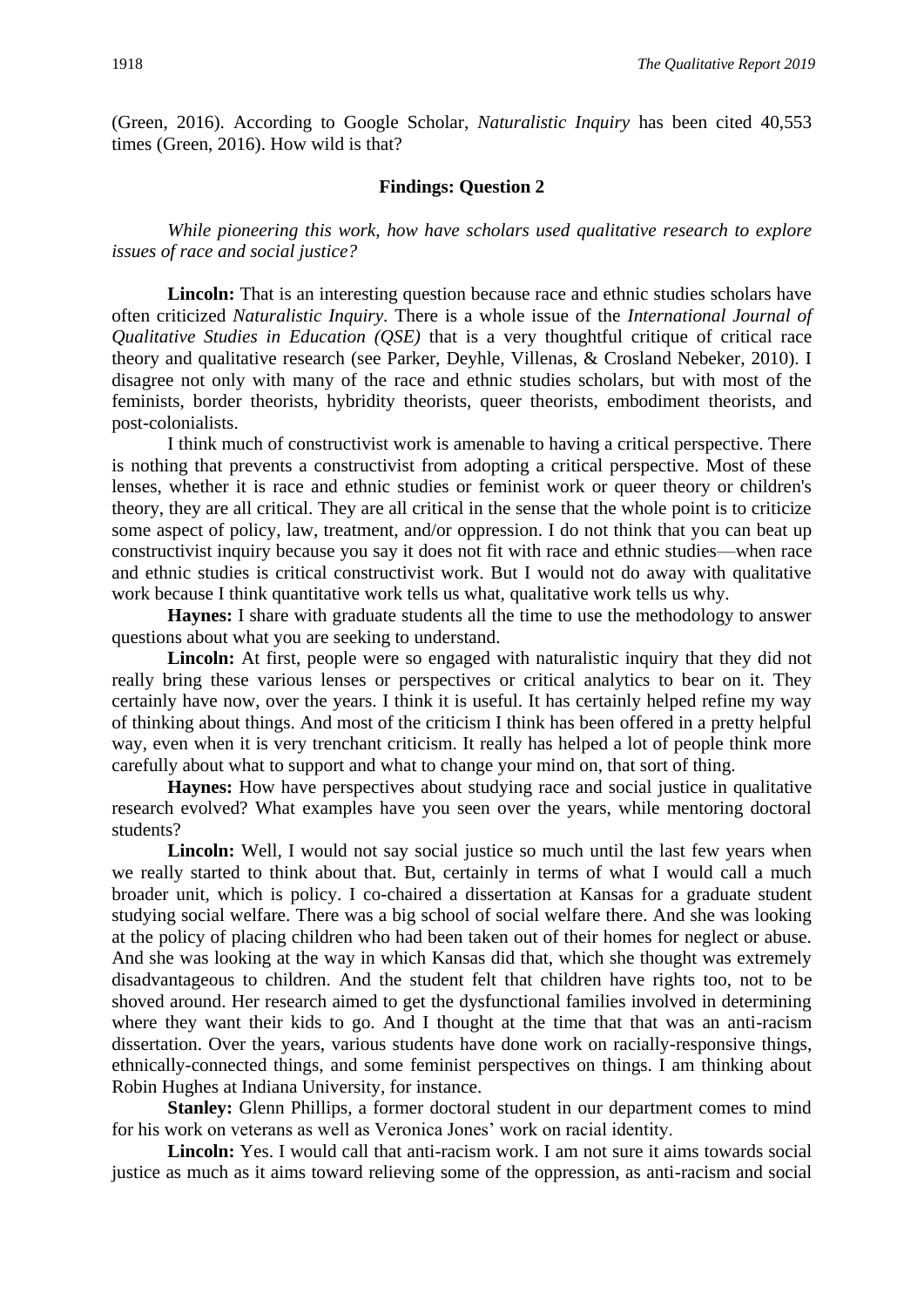justice are not exactly the same things. I have seen some changes in students, some ways that students have sort of re-focused what it is they think they want to know and do. I cannot pull names out of the hat right now, but it is true.

**Haynes:** I think about the generation of scholars that I am in and the ways that myself and other critical qualitative researchers engage in race work. Qualitative research has been useful to us. In talking to other colleagues who are post-positivist about their quantitative research, they feel as though that they are also engaged in critical research. I have to ask myself, can you do critical research as a quantitative person? And so, the answer to that is, yes. Though, how others interpret the intent of our work is what remains interesting to me.

**Lincoln:** Frequently, the interpretations take a different form if you are using quantitative research as opposed to qualitative. If people say well, but you cannot do critical quantitative work, that is just absolutely wrong. One scholar I know does very critical work, and it is almost all quantitative. There are people who do socially critical work. People like that use both quantitative and qualitative methods and do very critical work. Anyway, there are clearly people who use predominantly quantitative methods who are very skilled at quantitative methods, but who have a definitively critical bent. I do not think it precludes you from doing that. I just think that having an understanding of the why, in a deep way, gives you a better opportunity to be more incisively critical and to be critical at multiple levels. If you are dealing with mega statistics, you cannot be critical way down here on a micro-level, like in the classroom for instance. If you are dealing qualitatively at the classroom-level, then you have the opportunity to have a very, very deep look at how this plays out on a student-tostudent, teacher-to-student, student-to-teacher, teacher-to-parent basis and you can begin extrapolating. It is much easier to extrapolate from the ground up, than it is from the clouds down. That is just why I stay persuaded that qualitative research adds a level of deep understanding that we may not get with statistics. Statistics has just removed too much from human life. And qualitative research is deeply implicated if you are doing it right in human life.

# **Findings: Question 3**

*Have there been any methodological innovations (e.g., critical race feminism methodology or walking interviews) that were borne out of research about race and/or social justice?*

**Lincoln:** I think that there have been a number of methodological innovations. When you are talking about walking interviews, the thing that I connect that to, is something related to photographs. In psychology, people are shown photographs that are photographs of things that are close to them—relatives, themselves at an early age—and they are asked to expand on what the photograph means. This is a sociological method meant to sort of awaken in people memories that have been long forgotten. And just recently, a friend of mine who is a sociologist used a technique sort of similar to that—a qualitative technique. But what he has done is he spent a lifetime tracing what he calls rural migration. He went through the same area and he collected photographs, graduation programs, dance announcements, traveling band announcements, and all sorts of stuff. And then he would take them to the elderly and say, now what does this mean to you? Do you remember this? Tell me what you can about it. It is like photo-elicitation.

It sounds like the walking interviews are very much like that except that they are sight-specific instead of paper-specific or photograph-specific. The interesting thing from my perspective is that there are people, like my friend up at Alberta [University] who are talking about the history of places, the history of geographies. And it is a way of moving into the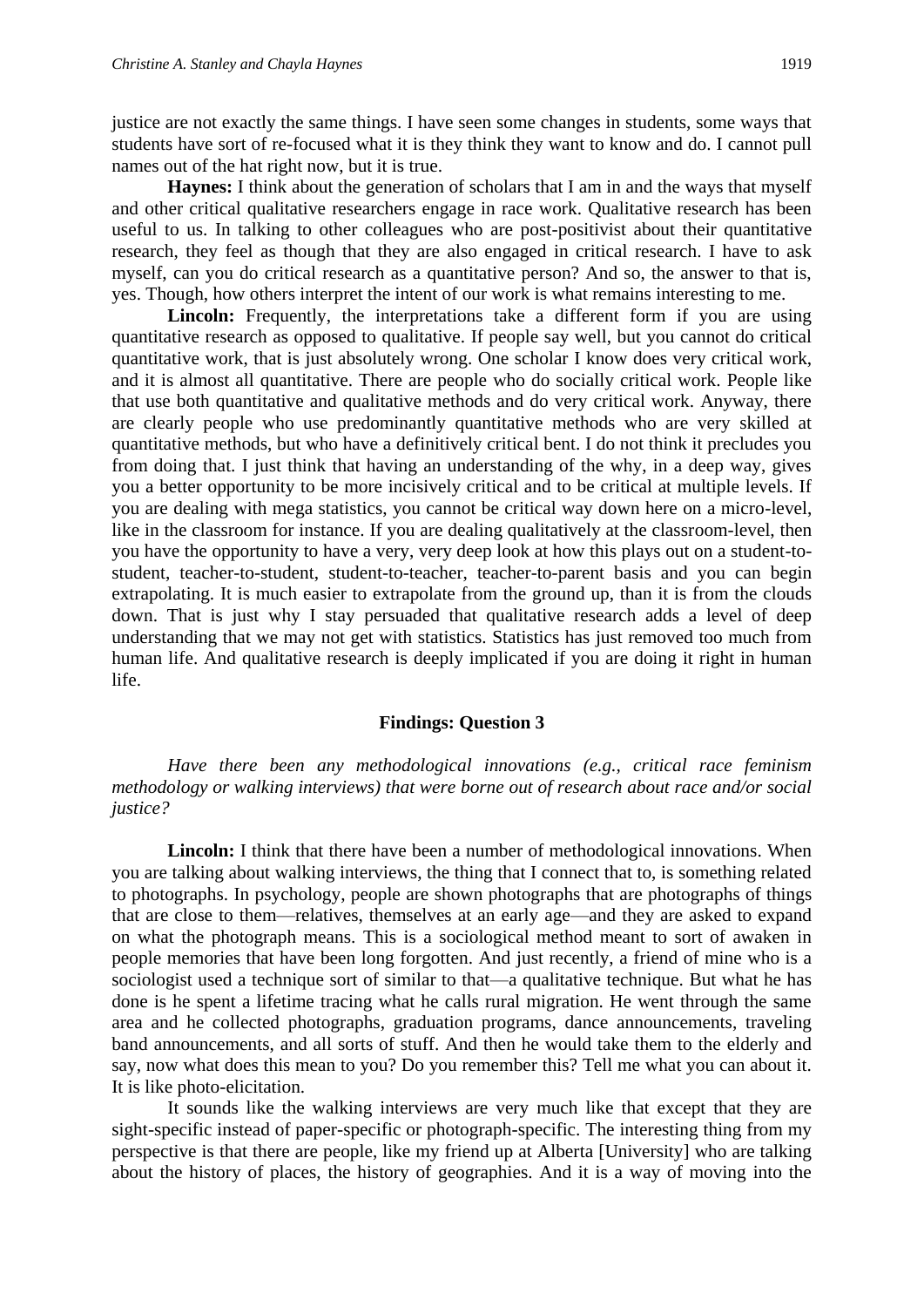post-humanist moment so that you stop focusing on just what the humans say, and you start thinking about the significance of place. Now Bourdieu years ago called that habitat. But it goes farther than habitat. It is more than just the place that you routinely move through and inhabit. It is a geography of memory, a geography of incident, and a way of saying this place is more than just a corner, or this place is more than just an alley, or more than just a coffee shop. This place has history. It is a mute history until I give it shape and form, but it has history. I think it is really important and I think it is an avenue into the kind of stuff that posthumanists are talking about these days. Now, as you know, the post humanists are also talking about not only our relationship to our habitats, but also our relationship to the earth, and particularly our relationship to animals. What are we going to do? How are we going to view animals? How do they fit with our moral-self as we practice research, as we live and work on the earth? I like the idea of these walking interviews because I think that there is a thread that connects them to the post-humanist.

**Haynes:** I want to understand what you mean by post-humanist. What do you understand post-humanist to mean?

**Lincoln:** I would say it is post-enlightenment, in the sense that the focus cannot be totally on humans and what they desire, want, believe, do, etc.—that humans live within a context. And that context is a geographic context. It is a psychic context. It is a social context. It is a physical context. But it is also a context with other beings in it including animals, birds, monarch butterflies, redwood trees, rock formations, national parks, and oceans. Why are we polluting the oceans? And so, the post-humanist says that enlightenment has always said the main thing in the world is the individual. The post-humanists say it is only one of the important things in the world. Maybe the most important thing in the world is ecologically saving biodiversity for instance. So that is what post-humanism means to me. But there are much more sophisticated constructions of post-humanism. Some of the stuff that I have seen come out of post-humanists is not well thought out, while some of the stuff is terribly important. It is important because it expands the field or fields of inquiry open to critical examination, as well as forcing us out of an unnaturally narrow context and worldview. But you expect that. You expect that there will be people who take things to silly, silly limits. And I think that has been done with post-humanism. I do think the pendulum sort of swings back and things sort of right themselves in the end.

#### **Findings: Question 4**

*What would you like to see scholars (within education and other academic disciplines) do better, in our use of critical qualitative research, to explore issues of race and social justice?*

Lincoln: I think there are some things we could do better. For instance, it is really nice to have funded research to explore issues of race and social justice, but if we are not funded, I think we ought to do research anyway—do smaller studies, more local studies or studies that we can drive to. Like your book (see Stanley, 2006a) on the experiences of faculty of color in predominantly White colleges and universities was not funded. You did that because you realized that there was a need based on your research work in faculty development.

**Stanley:** That is true. And it spawned a lot of campus and national conversation.

Lincoln: Absolutely. And, I do not think that we have to have everything funded. I know administrators like deans do. We disagree. The only reason that is happening of course is because the state and federal funding for research or teaching or anything else is going down. What we are basically trying to achieve, is to have faculty pay all or a part of their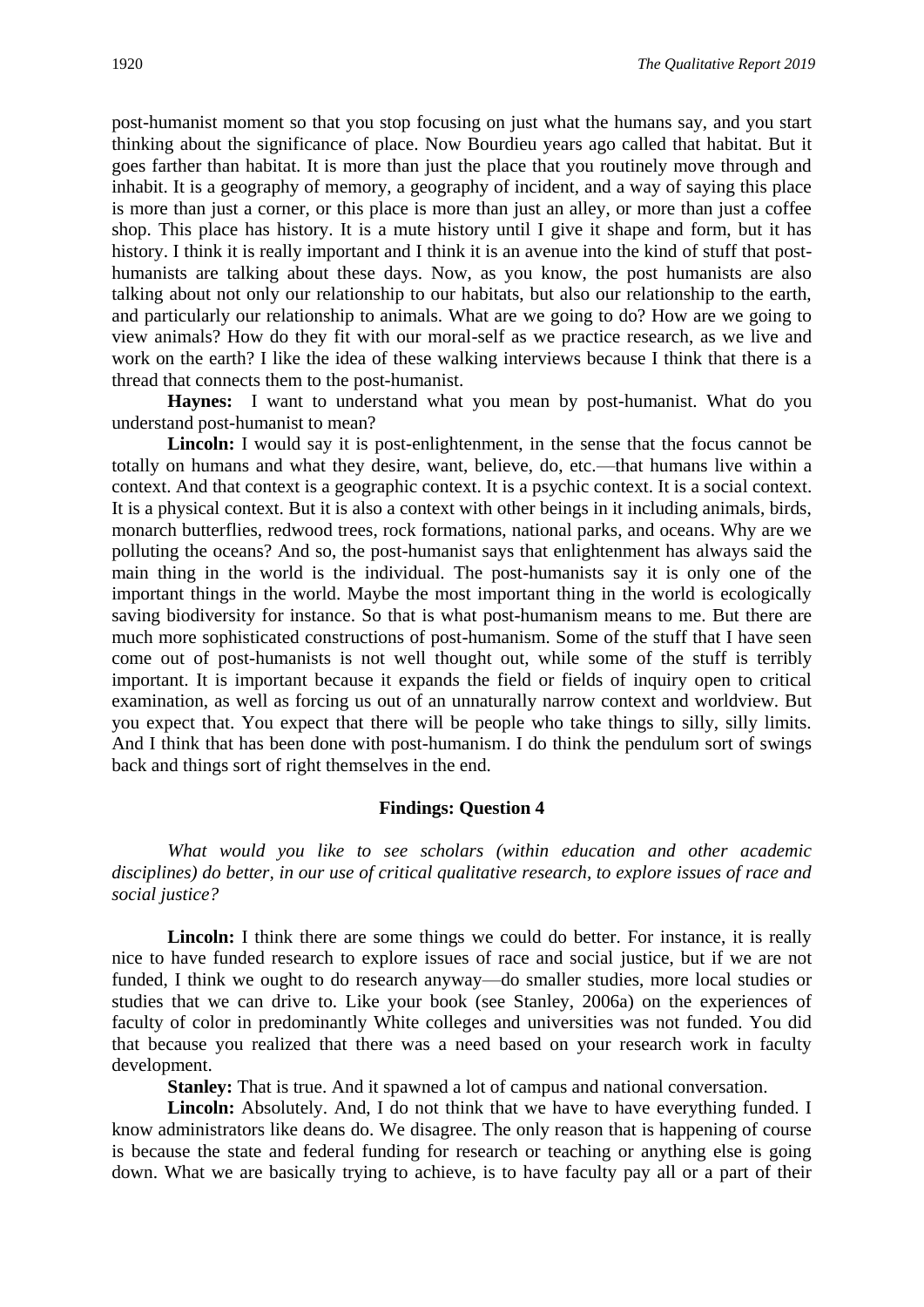salaries and cover the rest with tuition. It is a shame, I think. But I think what we could do better, especially if we are interested in social justice or racial equity or LGBTQIA equity, is do smaller studies, do them closer to home, publish it, and then do other pieces that tie them altogether, and look at the ways in which they exhibit confluence. Faculty run around and say, I cannot do the research that I want to because I do not have funding. If you wanted to do the research, you could do the research. You could do a smaller bit of it. I think we could help faculty do that, better. There was a time—when there was not the flood of federal or foundation dollars that there has been in the past. And if people did research, they did it on their own time. And there was a kind of understood agreement that the department chair would let you go if you said, I am going to interview two people at Wichita State for a study. They would say okay, take Wednesday and Thursday off. Drive down Wednesday afternoon, do your work on Thursday and come back Thursday night because we have a faculty meeting on Friday. There was this kind of cooperation.

And now you do not get any release time at all unless you buy it. And there is something screwed up about that. And what it does is creates a situation where faculty believe they cannot do research unless they have external funding. The other thing it does is, it pits department chairs and faculty against each other. The department chair always wants faculty to fund their away time. And faculty would like a bit more flexibility. I think it creates a situation that probably is not healthy either for faculty or administrators. The other thing it does, is create this expectation that I think is a tragic one, that all graduate students have to have external funding. I can remember a time when graduate students just wanted research for the experience. Now, if you want them to do research with you so they get the experience, you better either have money or you had better have a graduate assistantship for them.

**Stanley:** You touched on a couple of things that is triggering me right now because in my conversations with my co-interviewer, one of the things that I have said to her and I am sure you will agree, and this is what is driving me to say this, is she is carving out her own research agenda as a junior scholar on the tenure track. And I encourage her to do the small things. Get it published. And then down the road, they lead to bigger efforts and projects.

**Lincoln:** Money, if that is what you want. But, there are plenty racial and social injustice issues close to our own institutions, in places where we can explore, with critical qualitative research, scenarios of oppression, inequity, discrimination, and make compelling cases for serious policy revisions.

**Stanley:** I remember what got me into doing scholarship on diversity and inclusion was during the time I spent at The Ohio State University and having conversations primarily with Scholars of Color on campus and listening to their teaching experiences in the classroom. And like you said, I started saying to myself, wait a minute. What they are articulating and what they are experiencing are not what I am hearing from White scholars. I am sitting there asking, why? What is happening here? And, that is what sort of led me into using qualitative research on a smaller scale, which then led me into a larger project—a book (see Stanley, 2006a) . Then, you were also the one that convinced me to write an article presenting a narrative analysis. And that is how I ended up with the publication in the *Educational Researcher* (see Stanley, 2006b)

**Haynes:** The idea of doing local and doing small is so important, especially for qualitative race scholars like me.

**Lincoln:** It is not funded.

**Haynes:** Often, it is not funded. We have to do smaller studies often just because in predominantly White spaces, our participant size is considered small by comparison. Sometimes it's so hard to find funding sources because of the small sample sizes, customary in qualitative research. For instance, the recent call for programs from American Education Research Association (AERA) (see [http://www.aera.net/Professional-Opportunities-](http://www.aera.net/Professional-Opportunities-Funding/AERA-Funding-Opportunities/Grants-Program/Research-Grants)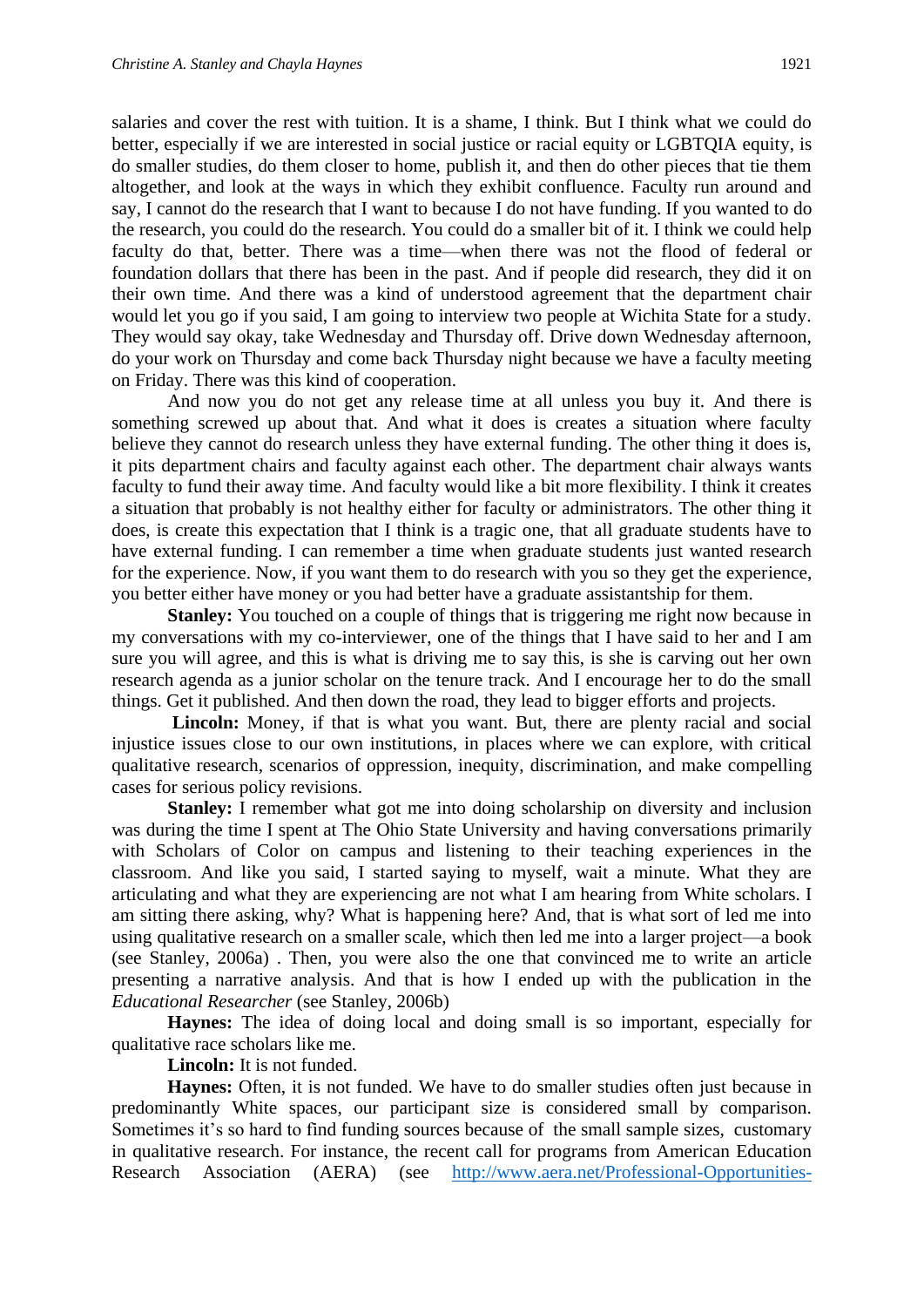Funding/AERA-Funding-Opportunities/Grants-Program/Research-Grants) about their research grant competition. In my excitement, I clicked the link to review the call and it was clear they are only seeking quantitative scholars and researchers who are using large data sets. I just came back from an AERA Division J: Postsecondary Education program meeting, and that was the first criticism some of us junior scholars had; it felt as though qualitative researchers were being excluded. We are at an institution, where these types of grants matter. Often, I feel like there are few grant categories where I see myself fitting.

Lincoln: So long as mostly predominantly quantitative people are elected as the vice presidents for the various divisions, you are going to continue to have the big data sets, big data people. It is absolutely devastating. And, there is an article critique of this big data that I ran across. And I thought, I am going to write about this. I am going to take a swipe at these big data people.

#### **Stanley:** Go for it!

**Lincoln**: Yeah, exactly, under a legitimate umbrella here. But the woman makes the argument that big data blinds—these huge databases blind us to what is actually bubbling under the surface where people live. So that is just frustrating. Anyway, it is pretty powerful. And there is a book out on it now. But I know exactly what you mean. And I have run around for two or three years now saying I realize somebody like me could not get hired on a faculty these days because my work would never have been funded externally. Nobody would appreciate the theoretical work that I have done. I could not—I mean, look at these walls [pointing to numerous national and international awards and accolades over the years]. Nobody would care. Nobody would give a damn about the work that I have done if I were not bringing in money. And increasingly, everybody who gets hired is expected to pick up some portion of their salary, or their salary and their graduate assistant salary and travel. It is sad. But I mean, it really makes you feel sort of bad when you say I have tried to work real hard all my life, and I could not—if I were a young scholar starting over with these awards—I could not get hired. If I was younger, and had all these awards, people would say, but what kind of money have you brought in? Answer—well, not much.

**Stanley:** You are only the most cited professor in the College of Education.

Lincoln: Yes. But you know what? It is not bringing in any money. Sometimes I sit on the review committees for the selection of university distinguished professors. They are two levels of review—one at the college level, and the other from the executive committee. And you get these files that say this guy has 400 citations. And I go, you guys do not know what citations are. I know what citations are. But no, there are expectations being laid on junior faculty like you that were never laid on me.

**Stanley:** And, you do not hear a lot of senior scholars admitting that—what you just shared. At least just say it is what it is. Say it out loud. There is nothing wrong with speaking truth to power. Just say the bar that we are asking you to meet or exceed, is not the same bar when we came up through the ranks. But you still have some senior scholars who maintain the posture of, what are you talking about? The bar has never changed.

**Lincoln:** Yes, and that is ridiculous too. You know it is just bull.

**Haynes:** Or, you are told it is not that high, right? I believe they mean, that it is not as high as I perceive it.

**Lincoln:** And, make no mistake about it. The bar is higher for you than any White person at your rank. No, it is true. I know. You know how they say if you want to succeed as a woman, you have got to be twice as good as the nearest man? They are saying the same thing about Black scholars. You have got to be twice as good as the nearest White person. And I think it is just realistic to say so. That is the truth of the matter. I mean, we might as well be honest about it.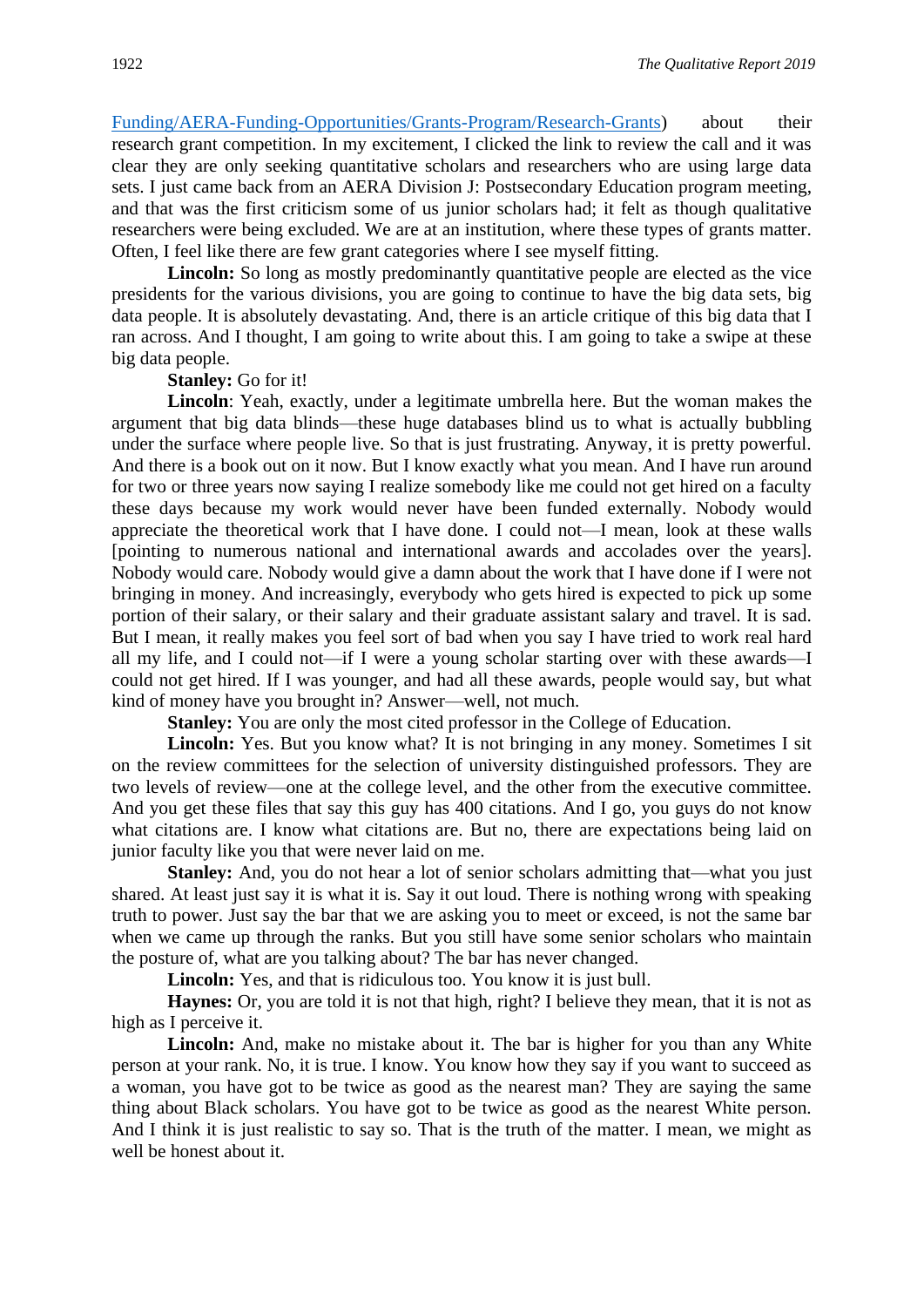**Stanley:** I appreciate your saying that. Your honesty is the reason why I encouraged my co-interviewer to engage you in this conversation, because I told her that over the years up to my progression to full professor and in senior administrative roles, how I have benefited from listening to you, and your mentoring. Speaking of the bar, I recall vividly when I was coming up through the ranks, going up for promotion to full professor, and straddling an administrative role and being in the department, the only difference for me in terms of the bar—meeting that bar—was instead of teaching two courses a semester, I taught one. The research expectations were the same. And I remember when the department voted on my dossier. You told me that one of the conversations from a senior scholar in this department he passed away a couple years ago—he said wow, her record is like somebody who was fulltime in the department. So, I think it speaks to your point. I mean, I still maintained, if not exceeded—I did not ease up my productivity.

**Lincoln:** I do not mean to discourage you, and you were not in the faculty meeting, but we were talking about this. It is implicit bias. And it is an implicit bias that exists in the academy. And it would hold true if you were African American, Asian, Hispanic, LGBTQIA, and a woman.

**Haynes:** My perception is that it holds true for me because I identify as a Black woman, but I also identify as a critical scholar. I think those two things together, not just that I am Black, but what I am writing about, it is those parts that bear significance.

**Haynes:** What this conversation is making me think about is that we are talking about the social reproduction of . . .

**Lincoln:** Racism.

**Haynes:** Or, whiteness. What is staying with me from our conversation is how much of this is structural. So, we are talking about the promotion and tenure process and how we each experience it differently based on our identities and what we write about. When I think about the impact of your scholarship, of which I am a benefactor, I think about the reality for the doctoral student of Color who is using qualitative research to do race work. They need to bear in mind that there is canon knowledge around qualitative research and a large part of that involves you. How might their scholarship be perceived within the academy, if they did not reference you as canon knowledge and the leading voice in qualitative research? What might you say to a Black doctoral student who is feeling pressured to or being advised by the Chair that they have to cite Lincoln and not a lesser known Black qualitative research methodologist, in order to bring legitimacy to their study?

**Lincoln:** What I try to do—and I do not think everybody else tries to do it, and I do not think that it has to be the Lincoln rule for doing research. I try to go back to the oldest person who talked about something. For instance, when I talk about thick description, I do not say, Clifford Geertz. I go back to Gilbert Ryle. He is the first person who wrote about it. So, when I talk about content analysis, I go all the way back to Bernard Berelson. I start with Glaser and Strauss, with some elements that they adopted for grounded theory, but end up with Cathy Charmaz. I always try to get the most original source, but not everybody does.

**Haynes:** But those original sources are not People of Color.

Lincoln: No, they are not. I do not know what to do about that. Actually, I never knew Gilbert Ryle. Maybe he is a Person of Color.

**Haynes:** Perhaps.

**Lincoln:** He is probably White and British. I am not sure. And, certainly Clifford Geertz was White. But, they are not People of Color. If I were you, and I were going to recommend that people utilize the scholars of color, I would find a pretty good list of those scholars of color, like Patricia Hill Collins, bell hooks, Audrey Lorde, Richard Delgado who talks about method some.

**Stanley:** Kimberlé Crenshaw. Mari Matsuda.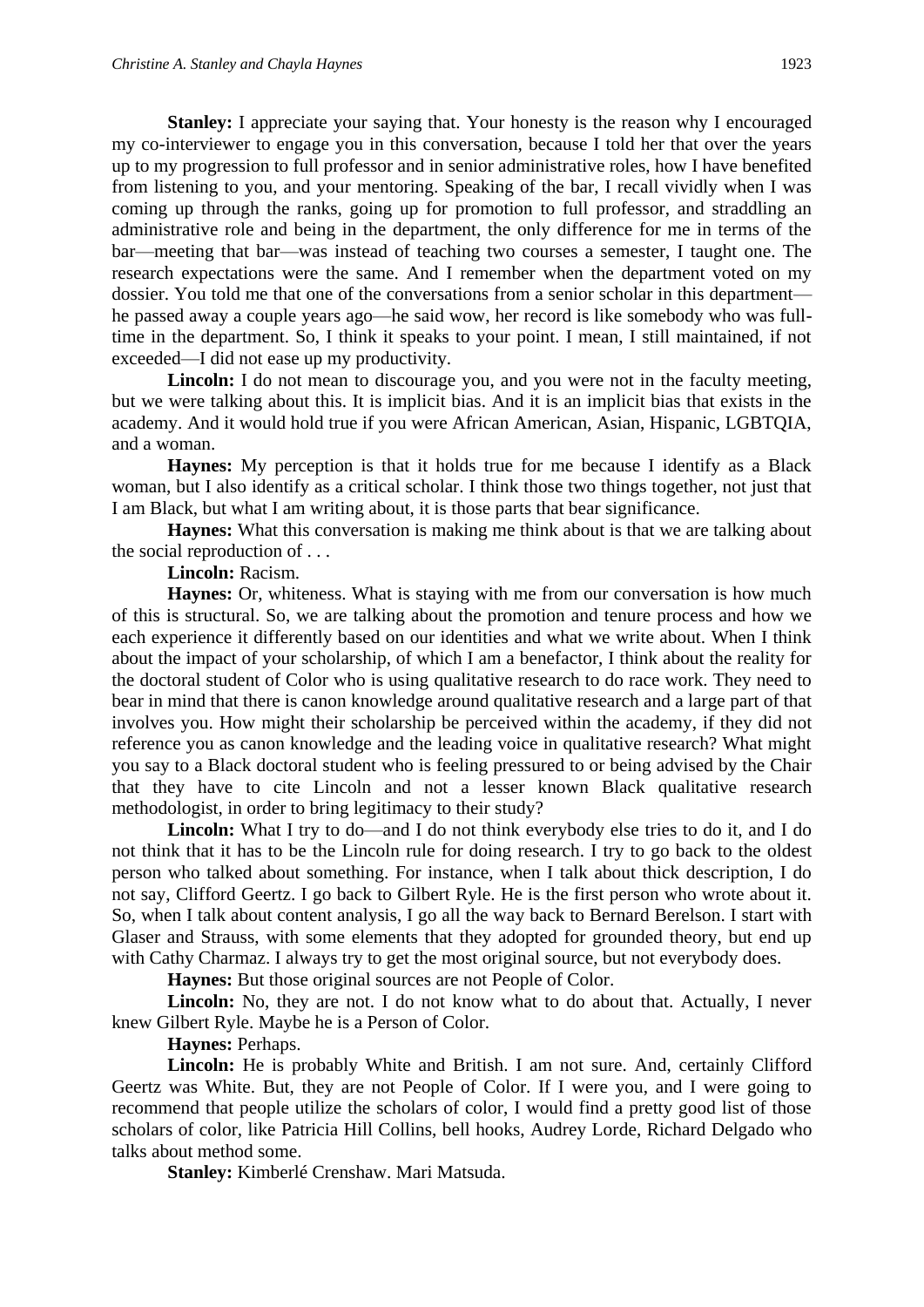**Lincoln:** Yes.

**Haynes:** There are definitely some out there, no doubt.

**Lincoln:** It is interesting you should mention Mari Matsuda because I was thinking when you were talking about the structural stuff, that is what Mari Matsuda has done with the legal system. She has taken a look at the way in which the laws are structured in such a way that they favor White privilege. And I was thinking, well, so who do you think structured the promotion and tenure rules around here? The answer is—White men. And, they disadvantage not only Scholars of Color, but also scholars of alternative paradigms and virtually all women except in the hard sciences. Virtually all women, because they were written by these old White guys, and so, they do not like people, especially young women of any color, who threaten them or who challenge the dominant paradigm or epistemology. I think what you are looking at is—it is analogous to Mari Matsuda's work. It is taking a look at the structure that surrounds you stepping back from state law and taking a look instead at the particular structures—multiple structures within which you work. Which reminds me—what ever happened to that institutionalized discrimination article that we wrote about?

**Stanley:** I got another colleague of mine to give it a read, and with some minor edits, we are getting ready to resubmit it.

Lincoln: It is not just the promotion and tenure system. It is every system that surrounds you, including, for instance, we know that even when they are teaching exactly the same course with the same syllabus, that scholars of color tend to get lower teaching ratings than White scholars do, even though they may be actually more substantive and more expert at the topic. And so, who sets up that whole system? I do not mean to throw off on White guys; however, primarily White heterosexual males developed the system. So, there is all this intersectionality going on, not just for you, but for them too. They are male. They are White. They are primarily heterosexual. They are intolerant of folks who are LGBTGIA. They are full of implicit and explicit bias. It is not just one structure, although no doubt promotion and tenure is the one that has you nervous these days.

**Haynes:** It is definitely something that is on my mind.

Lincoln: Well, it is the more permanent of the structures. But it is not the only institutional infrastructure that impacts your life. It is not the only one. Ask Christine. She knows.

# **Findings: Question 5**

*What research questions or topics are not being addressed for the next generation of researchers interested in using qualitative research to address issues of racial equity and social justice in education?*

Lincoln: Well, my perspectives come actually not from qualitative research. My perspectives come from political involvement. What I do not see enough of is strategic work. Work on strategy and tactics. The stuff that I see on the research about diversity or equity or social justice, it does not go far enough. It needs to have an action component. It needs to say, so how do we extend these findings? How do we set up a nonviolent confrontational system to act on these kinds of findings? What can faculty do? What can administrators do? What can graduate students do? What can undergraduate students do? What can student organizations do, et. cetera? I think that we stop short because we are so imbued with this notion of scientific objectivity. That we do not want to think about acting, because acting takes us into the moral realm, right? We want to remain objective. We do not want to be moral or immoral. The first thing I would say to do for young scholars, is that there has to be somewhere in your work about a thoughtful exposition of what is the overall strategy and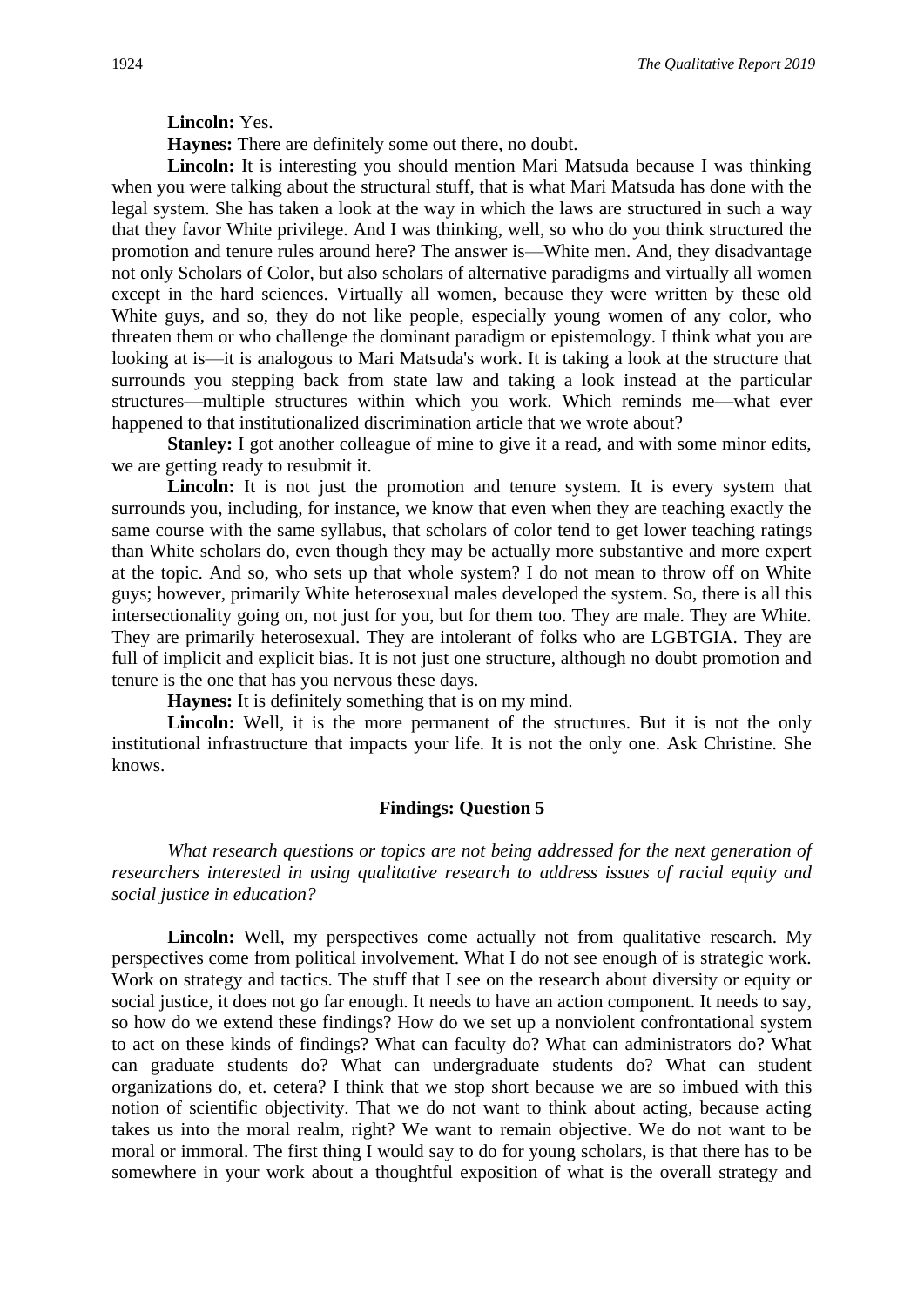what are the individual tactics under that—the supporting tactics or whatever you want to call it? I think that we need more— probably a slant toward action research, okay? By that I mean a different thing from what the other action researchers write. I really mean research geared towards specifying actions that we can take. So that is the first thing that I would suggest.

The second thing I would suggest, and this is strictly my prejudice. Every now and then I read an article and it says the same thing as one I read six months ago. And it says the same thing as one I read a year ago and 18 months ago and 24 months ago. And this is what it says. White women will not or do not or have not thought about something, making common cause with Black women. But the whole women's movement would be a hell of a lot stronger if White women and Black women would find areas of agreement and form coalitions. I would like to see research that demonstrates how White women and Black women have areas of intersection. I think the only thing—or one of the few things that are going to counteract this crazy turn to the right that we are beginning to see in this country—is women. And so, I would like to see research that looks at activist groups and that looks at ways to get these groups talking to one another and finding avenues of agreement that foster combined action.

**Stanley:** I would like to see, and I am thinking about higher education broadly speaking, more White women scholars and Black women scholars engaging in work together. Engaging in self-reflection work together, including dialogues around race equity and social justice across and within many dimensions and structures in the academy. I think that could be so powerful and productive.

**Lincoln:** So, do I.

**Stanley:** Well, you and I wrote a publication together.

Lincoln: We have now written two. We just have not had the second one accepted for publication.

**Stanley:** The first one was actually a reflection piece, sharing our narratives, working and learning from each other as colleagues, across intersections, where race and nationality were at the center.

**Lincoln:** *Cross-race faculty mentoring*.

**Stanley:** A lot of people said that it was very personal to share, and it was.

Lincoln: They also said it was very useful. And it has been reprinted in a book.

#### **Discussion and Implications for Faculty, Students, and Administrators**

Most scholars define themselves as highly educated specialists in a particular area of research or study. Even fewer are able to further distinguish themselves as scholars who are perceived and validated by a master narrative as changing the course of their field. Pioneering scholars such as our colleague Yvonna Lincoln, shaped the field of qualitative research methodology at a time and context when certain members of the academy were and are still considered outsiders, who longed for fair and just relations between individuals and society. As Black women scholars in the academy, who walk the intersections of race, gender, class and nationality, coupled with our choices for scholarship, we know that power and interrelated forms of privilege abound within and across one another's intersecting identities and education level. There were a lot of issues raised about race equity and social justice in this interview, particularly when one considers this article is based on an interview between two Black women and a White woman who is seasoned scholar. We learned a lot from and about each other in the interview. It is indeed rare to have a relationship with a colleague where one can sit down and dialogue across race, rank, and positionalities, and be willing to listen for perspective taking and understanding. Can we use what we have learned from this interview to create common cause between Black women and White women, and junior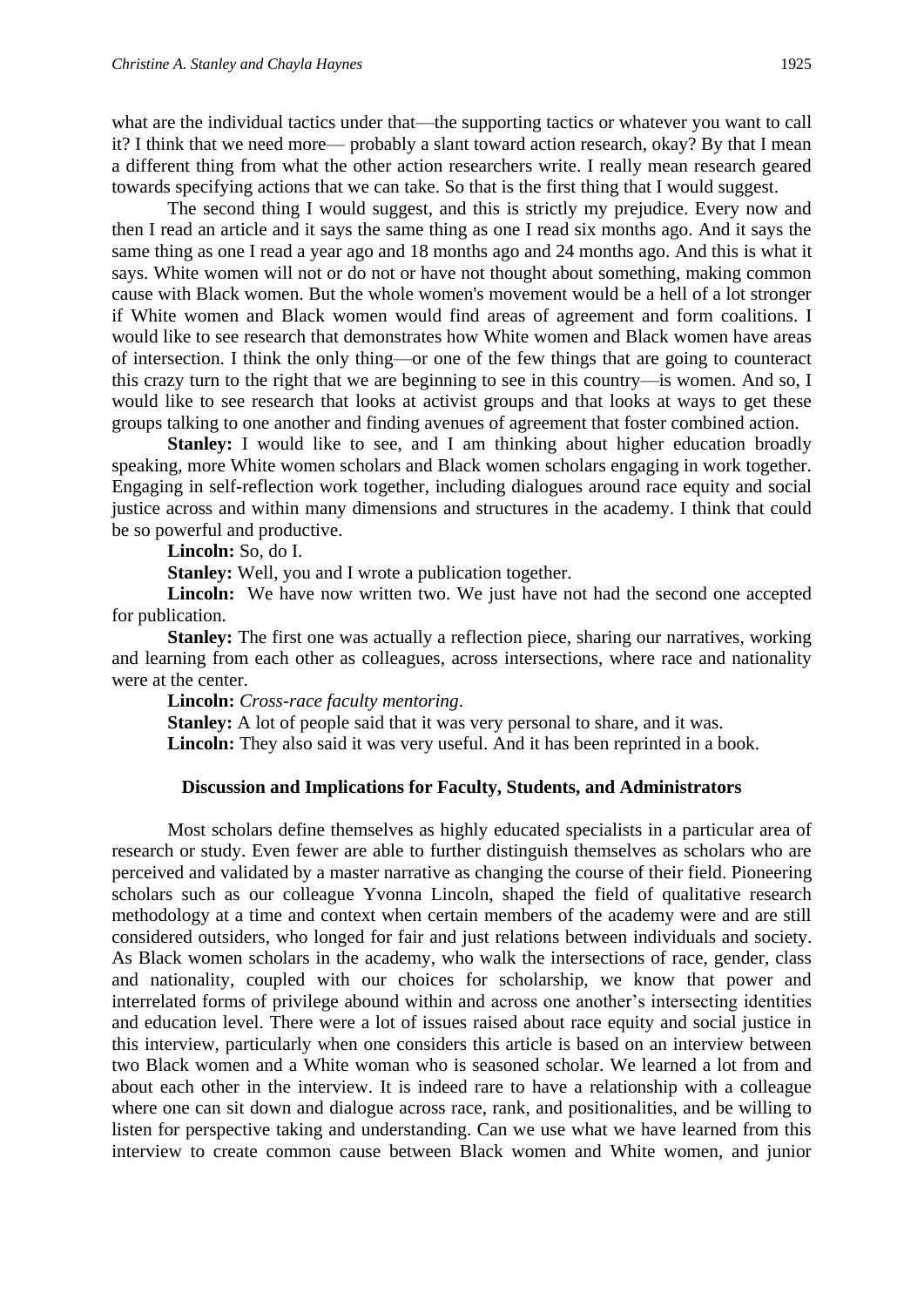scholars and their senior faculty colleagues, to encourage more dialogues and shape a more racially just and equitable future for the academy?

We use the Audre Lorde quote at the beginning of this article because the contents of the interview, and our discussion and implications that follow will be *made verbal and shared, even at the risk of having it bruised or misunderstood* (Lorde, 1977). We offer some lessons learned from the interview for race equity and social justice, along with actionable implications for the future of qualitative research, positioned around the five guiding questions used in the interview.

#### **Lesson 1.** *We research what people feed us, and what seems important to us.*

Research helps us to understand phenomena. Dr. Lincoln's story about how she came to use qualitative inquiry as a historian is probably similar to scholars who have used these methods to understand phenomena, particularly race and social justice. Still, qualitative researchers who study race must understand that anti-racism and social justice are not exactly the same; and thus, use their findings to illuminate that social justice cannot be advanced without the pursuit of race equity. Qualitative inquiry helps us to describe participants' lived experiences with racism, sexism, homophobia, xenophobia, anti-Semitism, Islamophobia, and other interlocking forms of oppression. Qualitative researchers have an opportunity and obligation to expose how and why institutional norms, policies, and structures that reinforce systemic and acceptable forms of oppression are still operating systemically in the academy and beyond. Faculty who are made to feel as outsiders in (and outside of) the academy tends to research issues that bear disproportionately on their communities to challenge the master narrative that legitimizes discriminatory practices (Stanley, 2007).

#### **Lesson 2.** *Epistemologies are, among other things, lenses through which we view findings.*

Epistemology at its basic definition is concerned with the theory of knowledge (Bhattacharya & Kim, 2018). What distinguishes justified belief from opinion, however, is often at the center around research questions that seek to understand "how do we know?" If epistemology seeks to understand the conditions of knowledge, sources, structures, and limits, then why are so few qualitative researchers using critical lenses to examine issues of gender, race, racial equity, and intersectionality, for example. How can using a critical lens allow qualitative researchers to generate findings to dismantle social and political systems and hierarchies of oppression in higher education and beyond? Concomitantly, why are there so few critical research studies appearing in mainstream journals (Harper, 2012)?

#### **Lesson 3.** *Places and habitats have history.*

Places and habitats have histories, including institutions and people who work in and study higher education. If we look specifically at institutions of higher education, for example, there are institutional policies such as promotion and tenure and habitats that include the classroom, department, residence halls, research laboratories, bathrooms, athletic facilities, dining facilities, student learning and organizational spaces, office spaces, buildings, statues, and the list goes on, that paint a portrait of history. The question that remains from a racial justice perspective is, "whose history is being preserved?" Critical qualitative research helps us to understand a deeper, contextual participant history about social and racial inequities in higher education.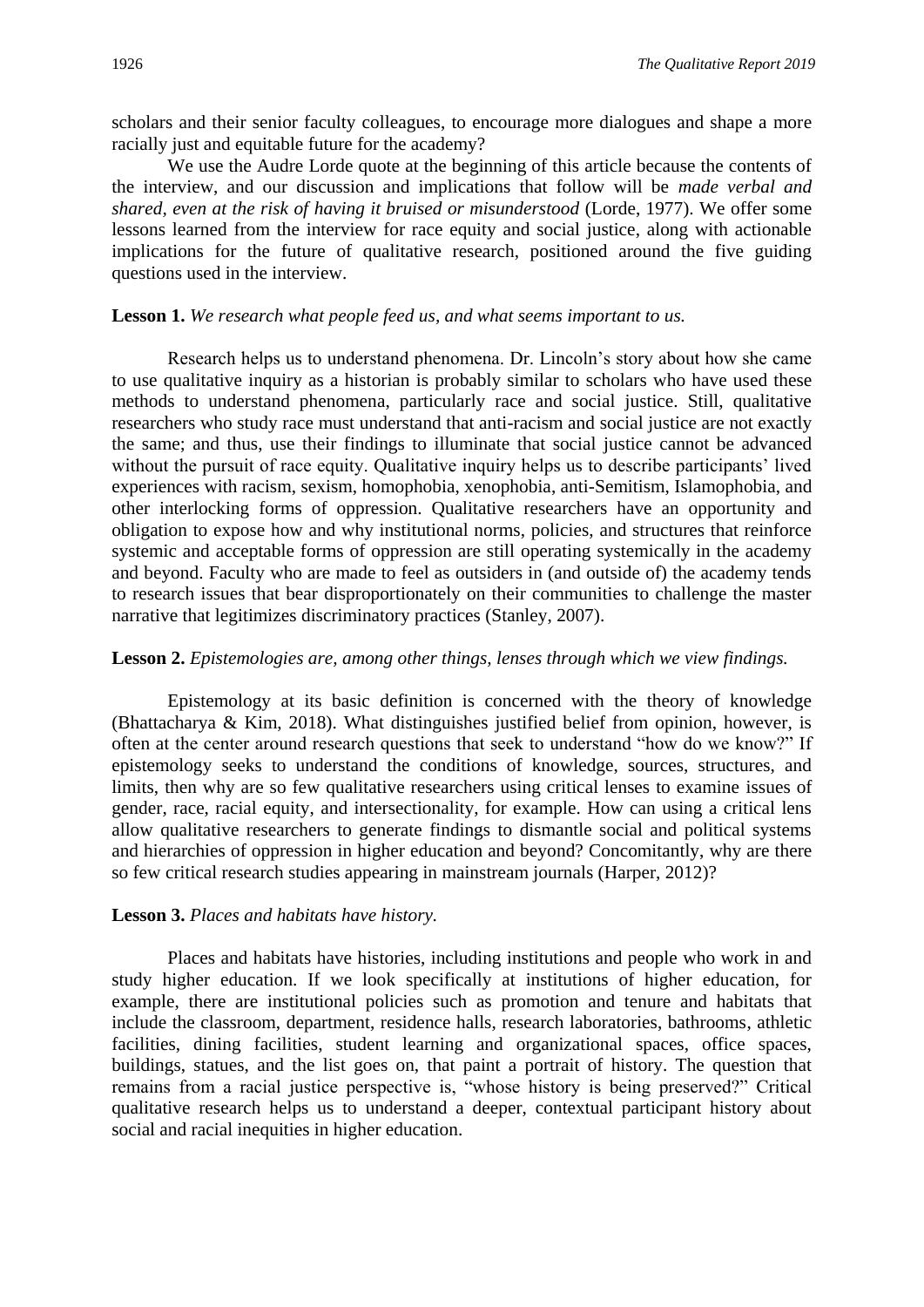#### **Lesson 4**. *Smaller and localized research can lead to large-scale studies.*

Funding agencies such as the National Science Foundation (NSF), National Institute of Health (NIH), U.S. Department of Education (DOE), have historically espoused and provided specific grant opportunities aimed at fostering greater diversity and inclusion. While faculty at colleges and universities have been benefactors of awards from these agencies, the general criteria for grant proposals, which includes demonstrating intellectual merit, broad impact, and assessment of outcomes, are not inclusive enough of nuanced research projects using qualitative research methodologies that may not require large-scale national data sets or longitudinal studies. This does not preclude faculty from engaging in more localized studies that could lead to large-scale studies, such as cross-national ones. However, the challenge here is the review process, including individuals who are influenced through a variety of lenses, which include both implicit and explicit bias in the review.

#### **Lesson 5.** *Work strategically and be more action-oriented.*

To work strategically toward advancing racial equity and inclusion, is not only restricted to designing racial, social, and equity studies that improve the human condition in higher education settings, society, and the world. As discussed in this paper, forward movement also necessitates identifying the strategic requirements of the changing nature of faculty work, focusing on where to invest resources, and inviting dissent even if bruised or misunderstood so a deeper commitment to racial equity and social justice can be established. It is time for more cross-race dialogues in academia. Black women and White women need to get "more real," listen and learn from each other, worry less about being polite, and speak truth about what it is on each other's minds without fear (Stanley & Lincoln, 2005). Working strategically and more action-oriented also means building coalitions within and across institutions and professional associations (e.g., AERA and the Association for the Study of Higher Education) to dismantle systems of oppression. Let us not close ranks on each other, because one of the things we have learned from the qualitative researchers who study racial justice, is that many lenses of inquiry and methodological approaches can help frame realities for more just institutions of higher education and a more just society. For faculty, students, and administrators who read this paper, we hope the interview and lessons learned will transform silence and inaction into motivation for more dialogue and action, so that outsiders are no more.

#### **References**

- Bhattacharya, K., & Kim, J. H. (2018). Reworking prejudice in qualitative inquiry with Gadamer and de/colonizing onto-epistemologies. *Qualitative Inquiry*. <https://doi.org/10.1177/1077800418767201>
- Bowleg, L. (2008). When Black + lesbian + woman  $\neq$  Black lesbian woman: The methodological challenges of qualitative and quantitative intersectionality research. *Sex Roles*, *59*(5-6), 312-325.
- Christensen, A. D., & Jensen, S. Q. (2012). Doing intersectional analysis: Methodological implications for qualitative research. *Nordic Journal of Feminist and Gender Research*, *20*(2), 109-125.
- DeCuir, J. T., & Dixson, A. D. (2004). "So when it comes out, they aren't that surprised that it is there": Using critical race theory as a tool of analysis of race and racism in education. *Educational Researcher*, *33*(5), 26-31.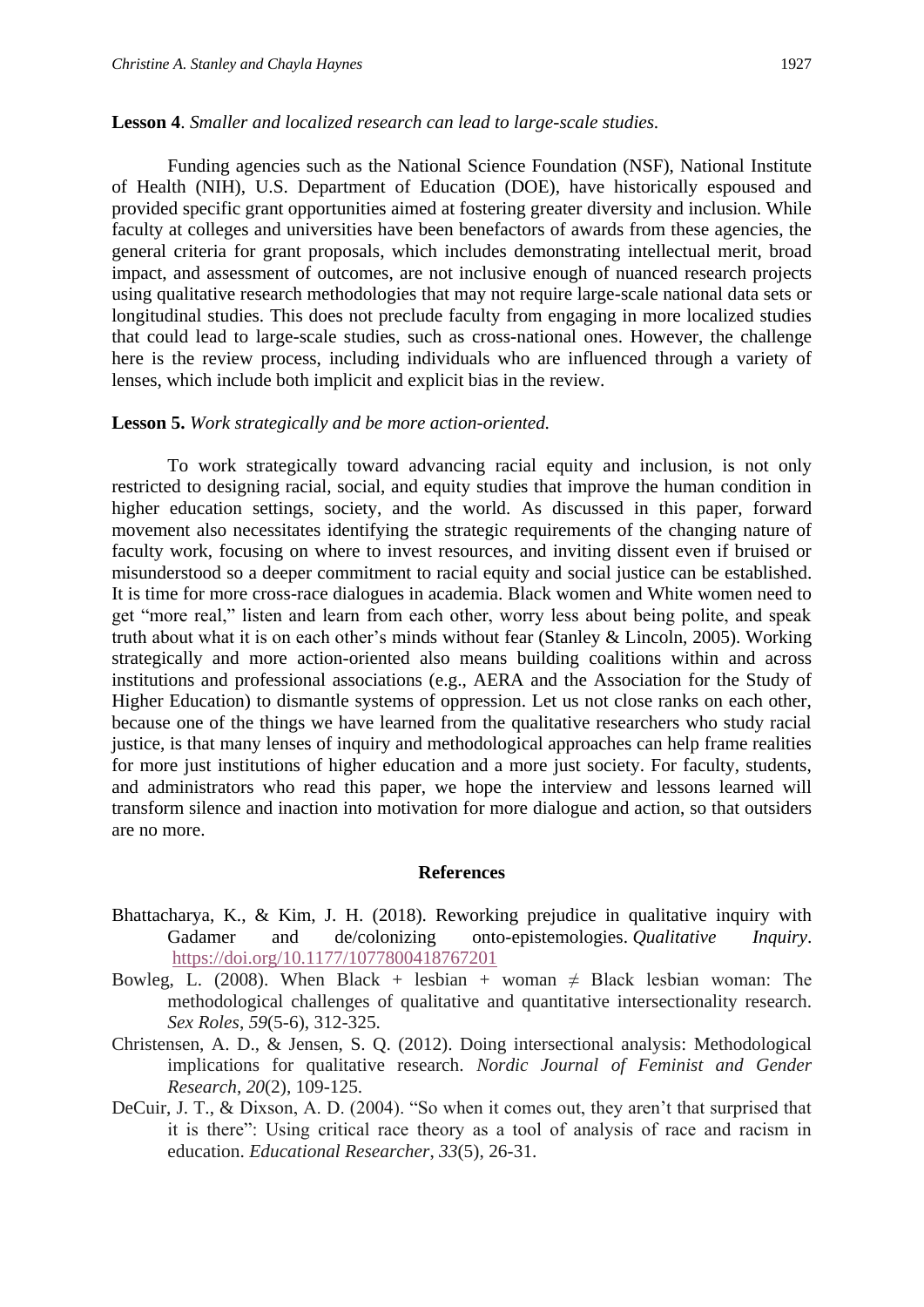- Denzin, N. K., & Lincoln, Y. S. (Eds.).(2008a). *The landscape of qualitative research* (Vol. 1). Thousand Oaks, CA: Sage.
- Denzin, N. K., & Lincoln, Y. S. (Eds.). (2008b). *Strategies of qualitative inquiry* (Vol. 2). Thousand Oaks, CA: Sage.
- Denzin, N. K., & Lincoln, Y. S. (Eds.). (2011). *The Sage handbook of qualitative research* (4th ed.). Thousand Oaks, CA: Sage.
- Few, A. L., Stephens, D. P., & Rouse-Arnett, M. (2003). Sister-to-sister talk: Transcending boundaries and challenges in qualitative research with Black women. *Family Relations*, *52*(3), 205-215.
- Gill, M. J. (2014). The possibilities of phenomenology for organizational research. *Organizational Research Methods, 17*(2), 118-137.
- Green, E. (2016, May 12). [What are the most-cited publications in the social sciences](http://blogs.lse.ac.uk/impactofsocialsciences/2016/05/12/what-are-the-most-cited-publications-in-the-social-sciences-according-to-google-scholar/)  [\(according to Google Scholar\)?](http://blogs.lse.ac.uk/impactofsocialsciences/2016/05/12/what-are-the-most-cited-publications-in-the-social-sciences-according-to-google-scholar/) [Blog]. Retrieved from [http://blogs.lse.ac.uk/impactofsocialsciences/2016/05/12/what-are-the-most-cited](http://blogs.lse.ac.uk/impactofsocialsciences/2016/05/12/what-are-the-most-cited-publications-in-the-social-sciences-according-to-google-scholar/)[publications-in-the-social-sciences-according-to-google-scholar/](http://blogs.lse.ac.uk/impactofsocialsciences/2016/05/12/what-are-the-most-cited-publications-in-the-social-sciences-according-to-google-scholar/)
- Guba, E. G., & Lincoln, Y. S. (1981). *Effective evaluation: Improving the usefulness of evaluation results through responsive and naturalistic approaches*. San Francisco, CA: Jossey-Bass.
- Guba, E. G., & Lincoln, Y. S. (1989). *Fourth generation evaluation*. Thousand Oaks, CA: Sage.
- Harper, S. R. (2012). Race without racism: How higher education researchers minimize racist institutional norms. *The Review of Higher Education*, *36*(1), 9-29.
- Haynes, C., Allen, E., & Stewart, S. (2016). Three paths, one struggle: Black women and girls battling invisibility in U.S. classrooms. *The Journal of Negro Education, 85*(3), 380-391.
- Joseph, N. M., Haynes, C., & Cobb, F. (Eds.) (2016). *Interrogating Whiteness and relinquishing power: White faculty's commitment to racial consciousness in STEM classrooms*. New York, NY: Peter Lang Publishing.
- Lincoln, Y. S., & Guba, E. G. (1985). *Naturalistic inquiry*. Thousand Oaks, CA: Sage.
- Lincoln, Y. S., & Guba, E. G. (2013). *The constructivist credo*. Walnut Creek, CA: Left Coast Press.
- Lorde, A. (1977). The transformation of silence into language and action. In B. Ryan (Ed.), *Identity politics in the women's movement* (pp. 81-84). New York, NY: New York University Press.
- Morning, A. (2008). Reconstructing race in science and society: Biology textbooks, 1952- 2002. *American Journal of Sociology*, *114*(S1), S106-S137.
- Olesen, V. (2011). Feminist qualitative research in the millennium's first decade. In N. K. Denzin & Y. S. Lincoln (Eds.), *The Sage handbook of qualitative research* (5th ed., pp. 151-175). Thousand Oaks, CA: Sage.
- Parker, L., & Lynn, M. (2002). What's race got to do with it? Critical race theory's conflicts with and connections to qualitative research methodology and epistemology. *Qualitative Inquiry*, *8*(1), 7-22.
- Parker, L., Deyhle, D., Villenas, S., & Crosland Nebeker, K. (2010). Guest editors' introduction: Critical race theory and qualitative studies in education. *International Journal of Qualitative Studies in Education, 11*(1), 5-6. doi: 10.1080/095183998236854
- Schwartzman, H. B. (1993). *Ethnography in organizations* (Vol. 27). Thousand Oaks, CA: Sage.
- Stake, R. (1995). *The art of case study research*. Thousand Oaks, CA: Sage.